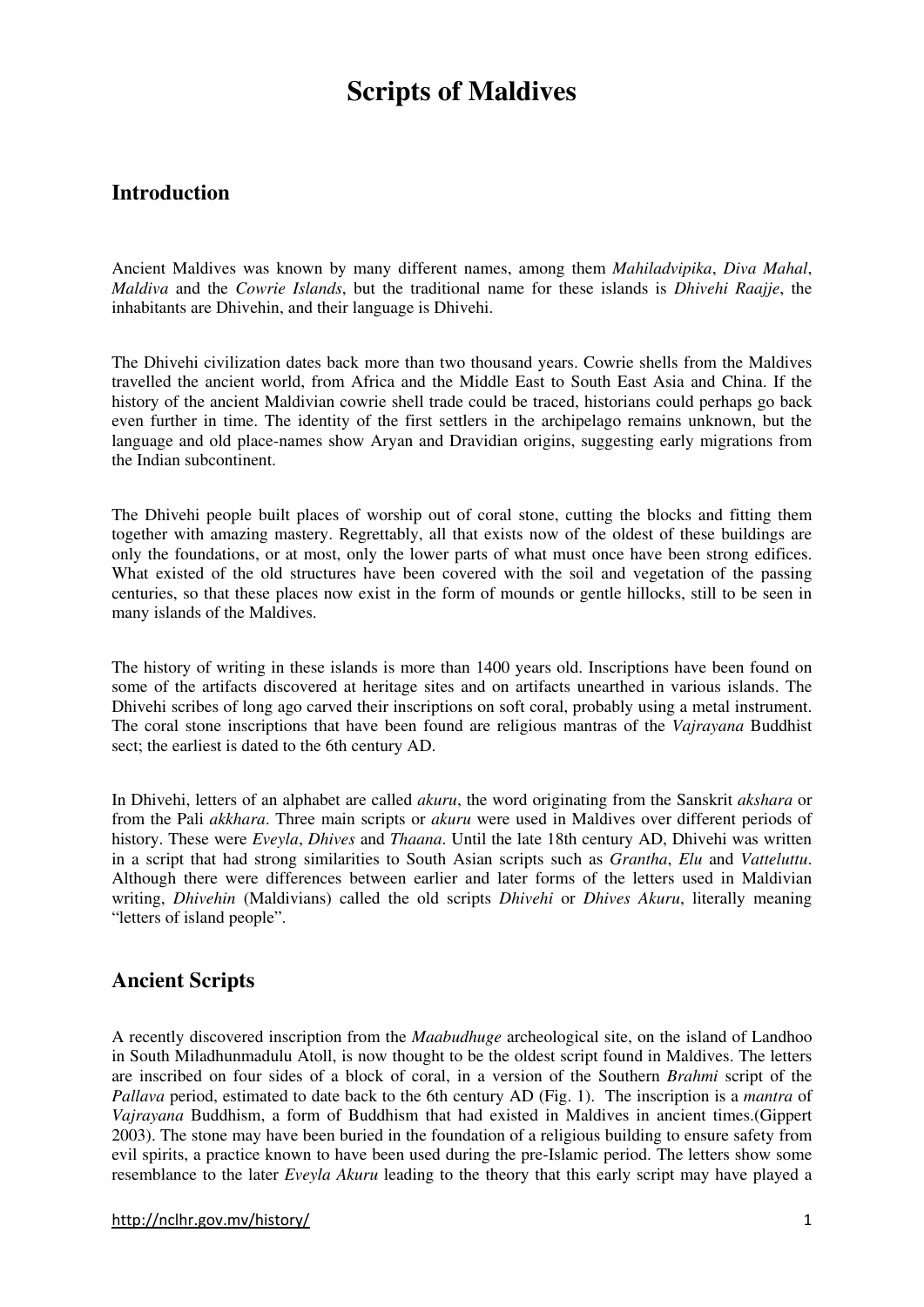part in the formation of the first known Dhivehi alphabet. Some letters of this script are similar to letters inscribed on relics found in 1962 in Aifaanu Magu in Male'.



**Fig. 1: Coral stone from Landhoo in South Miladhunmadulu Atoll.**  Photo: Yassin Hameed - f8 Professional Photography.

Another palaeographically datable legend was inscribed on the cover of a coral stone casket found in Maalhos in Ari Atoll. This is a *Vajrayana* Buddhist inscription in Sanskrit and, dates back to the 9th or 10th century AD. This inscription is written in an early form of *Nagari*. (Ragupathy 1994). The same *Nagari*  script is also found in some parts of the old copperplate grant called *Isdhoo loamaafaanu*, written in 1195/96 AD. This is the oldest *loamaafaanu* (copperplate grant) found so far in Maldives.

A gold leaf found in a relic casket on Veymandoo Island of Kolhumadulu Atoll has a very interesting inscription (Fig. 2). The general appearance of the letters is in the category of the *Grantha* alphabet

evolved to write Sanskrit, and belongs to the *Grantha* of 10th-11th centuries AD which was used by the *Cholas* of South India. However, the nature of the writing in some of the letters show affinities to the Sinhala alphabet and Tamil *Vatteluttu* of that period and to Maldivian *Eveyla Akuru* of the later period (Mohamed, Ragupathy 2005:10-12). This inscription on the gold leaf may show a stage in the development of *Eveyla Akuru*, the first truly Dhivehi script.

Examples of similar letters can be seen on an old coral stone casket found in Nilandhoo in North Nilandhoo Atoll. Here, the legends are written in a mixed script containing elements of the *Kannada-Telegu* alphabet of the Western and Eastern *Chalukyas* dated to the 10th-11th century AD. A marked influence of the *Sinhala* alphabet and elements of the *Grantha-Tamil* and *Vatteluttu* scripts are to be seen. Some of the letters are closer to *Eveyla Akuru*. All these seem to show a stage in the



**Fig.2 : Gold leaf inscription from Veymandoo Island in Kolhumadulu Atoll.** 

Photo: Yassin Hameed - f8 Professional Photography.

evolution of *Eveyla Akuru*. (Mohamed, Ragupathy 2005:24-27). The coral stone casket has been tentatively dated to the 10th -11th century AD. It should be noted that during the latter part of the 10th century and the 11th century AD, two of the Maldives northernmost atolls, Thiladhummathi and Malikatholhu, were occupied by the *Cholas* of South India.

### **Eveyla Akuru**

When Mr. H. C. P. Bell came to Male' in 1922, he collected all the available documents containing old scripts. At that time Maldivians referred to all the old scripts found in these documents as *Dhivehi Akuru*. Among the material collected by Mr. Bell were old documents from past centuries. He found great variation in these scripts, mainly due to changes brought to the scripts over a long period of time. To distinguish the early form of the scripts from the ater variant, Mr.Bell named the early form of the letters, Eveyla Akuru.(Bell 1940:166). *Eveyla* means "ancient" in the Maldivian language. The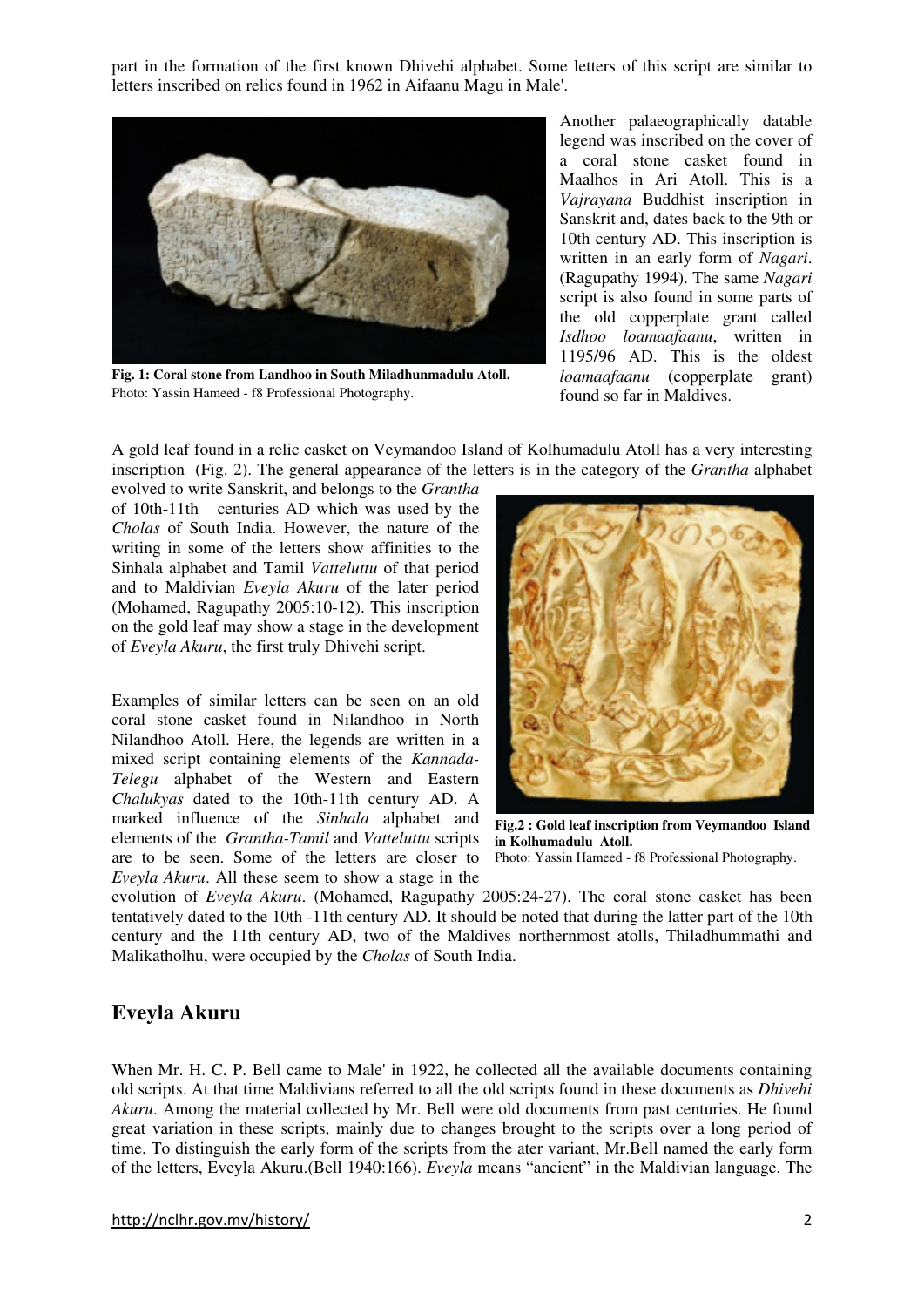word e means "that" and *veyla* is "time" or "period", thus together *eveyla* means "that time", or "ancient". *Eveyla Akuru*, therefore simply means "ancient letters".



**Fig. 3. Eveyla Akuru inscribed on a Buddhist relic found in Male'.**  Photo: Yassin Hameed - f8 Professional Photography.

The *Eveyla Akuru* alphabet had twenty- seven consonants and nine symbols representing vowels, and was written from left to right. A consonant written by itself had the inherent a sound, and vowels written in non-initial positions were represented by vowel strokes called *fili*. Early forms of *Eveyla Akuru* have been found, inscribed on some of the Buddhist relics found at sites in Male' and the atolls (Fig. 3.).

The later form of *Eveyla* is found in the old *loamaafaanu*, official records of grants made for the upkeep of mosques. These were narrow plates of copper on which these records

were inscribed. The inscribed plates were threaded on a metal ring and hung inside the mosque. Each mosque is said to have had one of these grants, but very few remained at the beginning of the 20th century.

The existing copperplate grants are from the 12th, 13th and 14th centuries AD, and reveal several variations in letter forms. Of these, the *Bodugalu Miskithu Loamaafaanu*, written in1356 AD, the sixteenth year in the reign of Sultana Rehendhi Khadheeja, has been described by Mr. H .C. P. Bell as showing "distinct modification from the characters of the earlier Haddummati, and Palace *Loamaafaanu*, belonging as it does, to a period nearly two hundred years later and already exhibits clear tendency towards the later evolution into *Dives Akuru*." (Bell 1940:182-186). No paper or parchment documents with the *Eveyla* script have been found.

בנק לישי לקיים לעל ה מת ישרף ליל לי עם לי מי ליך בעי שי הי היי ליל ליים בנת עם מימי לגול לי עדי נה להל הוא נה ל מעו ב שלה לנפי בי בת שישי ליט ரஞாமா காவல் நாதை நாகாம மார்க்கப்பட் தவி நிறை குற נשיפטי כשים ל שול שומו של שבי ה תיי היו מות אי ה ה היו נישו כא ים בי שבי היי שי לשיות היסיבים בפרו ביותו ישיתה לשמות ומים של שיושים של כשיות של ייתו a con content for engine to man and a communication פלעים ל ידיים ונעים ומחימים קדיים לריים בל ישי לייטוניויות וספי לקטהילים ביק פי גלב שיל שיתה בפיר ירושל פיוי בטול מות לי עומים לי בי נייי ה פלי יבי ביו בי בי בי בי בי ביים נול ומו של בי כ מוש שינו בי כובי של בי בי כובי של כל בי בי בי היות לי הוא בי בי הוא בי הוא רוקינו לי הפון ליב | כפי קטוב ליושי בי וחיותי לגום ונית ונתוך ב ליובוג ה מבת נתו הו ה תפי כל הקום לי נית יום לנט יעת על רעת לי כוויי כן ל מוגנותו בריינויות עם ה כוויינים כבי יותי לדוש ל בניה הקינ על התנה ות אפת מים של פליטו בנית ל פפי לגם נוסף נות להלכתה נפיילי כך ביוחס ייכוביו כל כיובי ידים ביותי ל הקולה מת הקלוחי למטלי מתפרת הפירויו לבין לה לב נילי הי הי הפינוייני ליותו ישי לי מם יואלם לקיפה מה לקביע ביטורים ומיתו להתו להתו ההתו בה בישוא ותו שלכ ליציאות ועל

**Fig. 3. Part of official missive of 18th century written in Dhives Akuru.**  Photo: NCLHR Collection.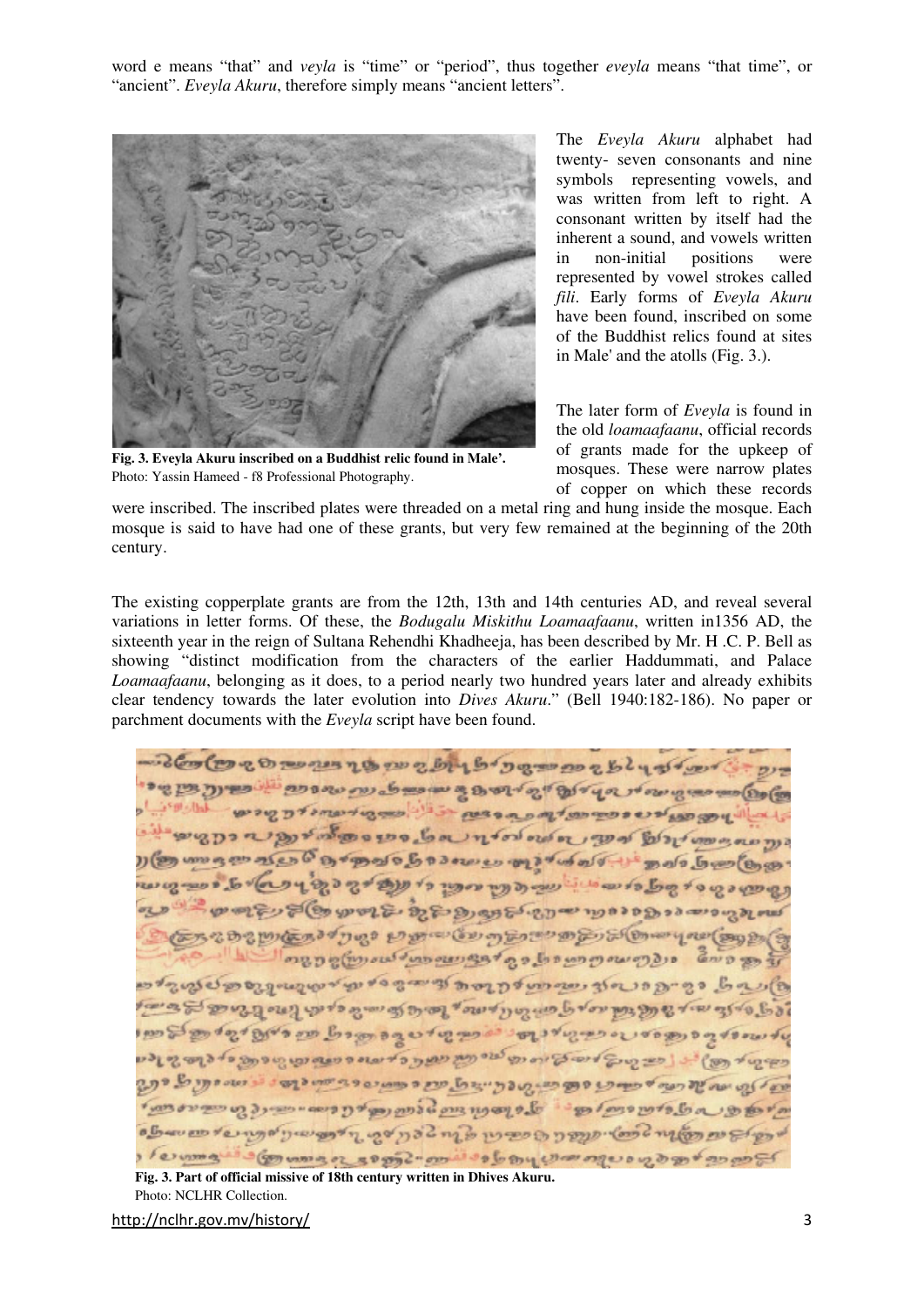## **Dhives Akuru**

*Eveyla Akuru* underwent many changes over the centuries and evolved into the later form, now called *Dhives Akuru* or *Dhivehi Akuru* (Fig. 4.). Many features of *Eveyla Akuru* were retained in *Dhives Akuru*. As in the earlier *Eveyla Akuru*, *Dhives* also had vowels and consonants, and vowel strokes or *fili*. It was also written from left to right, and consonant characters standing on their own had the inherent a sound.

Many modifications had been made to the shapes of letters and new symbols had been incorporated into the *Dhives* alphabet, to represent new sounds. In the *Dhives Akuru* alphabet, the consonant symbols numbered forty-one and there were fifteen symbols for vowels, including in some cases, more than one symbol for the same vowel. In documentation written in *Dhives Akuru*, verses from the Qur'an as well as all Arabic words, including Arabic names and words commonly used in Dhivehi, were always written in the Arabic script. This often led to difficulties since *Dhives* was written from left to right and Arabic from right to left.

Very beautiful examples of *Dhives Akuru* can be seen in the inscriptions on the walls of the Hukuru Miskiy, on ancient tombstones carved from coral slabs, and in some finely written official land grants, inscribed on wood or parchment. This script was used extensively for all official purposes until the end of the 17th century, and the beginning of the 18th century. A few copperplates written in later years have been written in this script.

#### **Thaana Akuru**

*Thaana* is a system of writing, which was developed to meet the needs of the Dhivehi language. Although the influence of Arabic and Persian can be seen clearly, vestiges of the early *Dhives Akuru* writing system can still be found in its basic rules (Mohamed 1999:39).

Early Dhivehi scripts were written in the left to right direction, unlike scripts used in many Islamic countries. Arabic, Persian and Urdu, languages used by Muslims in the Middle-East and India, were written from right to left. The late 16th to the 18th centuries was a period when trade was well established between Maldives and other countries and Maldivians were in constant contact with people from these countries. Trading ships came regularly to Maldives to buy cowries and other products and learned Muslim teachers often arrived on these vessels. By the 15th and 16th centuries Maldivians too were travelling to Arabia for religious studies and some of them were well-versed in Arabic. The religious awareness of the time, and a desire to belong to the community of other Islamic nations may have been one of the chief reasons for the change to *Thaana* (Fig. 5.).

Wilmott Christopher who stayed in Male' from 4th June to 9th September 1835 AD, writing in his memoirs of his visit to the Maldives, spoke of the scripts then in use. He writes thus of *Thaana*, which was in extensive use at that time:

The modern alphabet contains eighteen letters, and is called by the natives *Gabuli-Tana* (early *Thaana*). There are some auxiliary letters in it, derived from the Arabic and Persian, in common use, but not included in the alphabet. It is written from the right hand, and was introduced when the Portuguese garrison were overcome, and *Mahomedanism* (Islam) reestablished by a chief and men from the Northern Atolls, and is now used throughout the islands.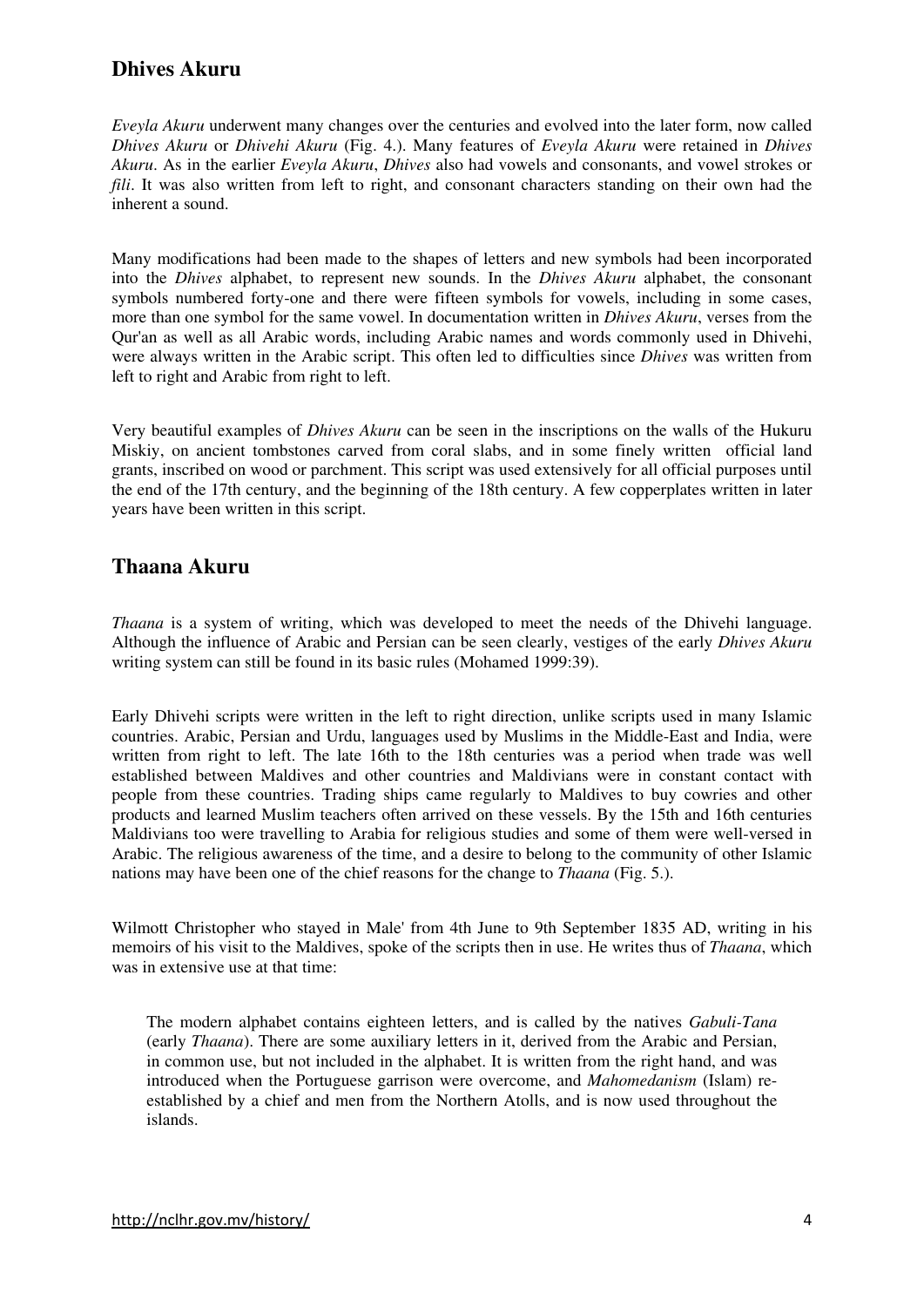$B<sup>2</sup>$  $124$  $50$  $\omega$  $\mathcal{V}$  $\epsilon$  $\mathcal{P}$ n  $\overline{z}$  $\sigma$ 2933 ع 增 ቁ≤ ກ  $73,15$ ð

**Fig. 5. Old Thaana script. Page from late 18th century Raadhavalhi.**  NCLHR Collection.

The chief and men from the Northern atolls referred to in this context were Muhammad Thakurufaanu and his companions from Utheem in Thiladhummathi. This is the story told in oral tradition, which says that *Thaana* was introduced to Male' by Muhammad Thakurufaanu.

There are different theories about the origin of the name *Thaana*. Since many Dhivehi words have their origins in old Sanskrit and a few in old Indonesian as well as some other languages, one of the following derivations might be possible:

*Tana* (Sanskrit), meaning offspring or posterity

*Tanah* (Indonesian), meaning land or country

*Than* (Dhivehi), meaning place.

http://nclhr.gov.mv/history/ 5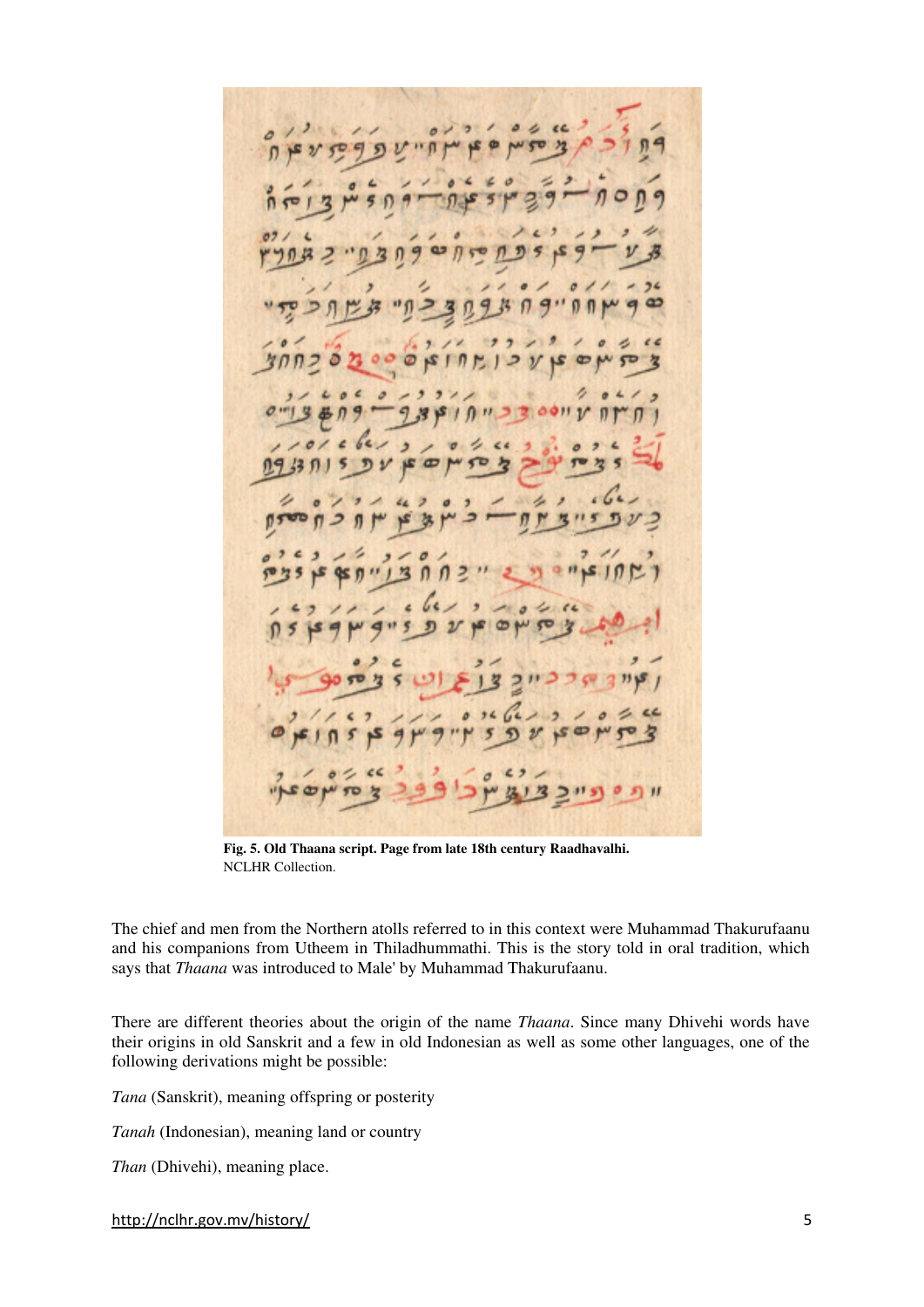*Thaana Akuru* would then mean 'script of the country', or 'script of the people'.

The *Thaana* alphabet consists of twenty-four letters, the first nine of which are derived from the first nine Arabic numerals, and the next nine from a set of old Dhivehi numerals. (Salahuddin, 1928). The last six letters of the alphabet are adaptations of existing letters to accommodate the remaining sounds. In early *Thaana*, the term viyani was also used to indicate the letters of the alphabet. In the mid-twentieth century, more letters were added to this original alphabet, to enable the phonologically correct writing of names and loan words, mostly from Arabic. These were formed using a system of placing dots on individual letters. Unlike the earlier Dhivehi scripts, the Thaana script is written from right to left.

On examination of early *Thaana* documents, it seems probable that the existing *Thaana* script of the 17th century was modified for official use during the early 18th century. Early *Thaana* writing shows a strong Arabic influence in the use of vowel strokes and in the shapes of individual letters. The script shows a radical change in the form of the letters, and the system of Dhivehi writing. This script did not evolve from *Dhives* or *Eveyla Akuru*, but was developed from other existing sources to fit the needs of the Dhivehi language. It does not have the inherent a sound as in *Eveyla* and *Dhives Akuru*, and is written from right to left unlike the earlier scripts, showing the Arabic and Persian influence of the post-Islamic era. It can be clearly seen, that some of the characteristics of Arabic writing had been modified, indicating that the creators of this system of writing were well versed in Arabic as well as Dhivehi.

Early *Thaana* was known as *Gabulhi Thaana*. In Dhivehi, the word *gabulhi* was frequently used as a derogatory term to indicate incompleteness, or a lack of finish. Thus it can be conjectured that the *gabulhi* here refers to the incomplete stage of the script, taking the term from the Dhivehi word for the in-between stage of the coconut, when it is neither the ripe nut nor quite tender, meaning that it is not fully developed. Early in the 20th century, the script became known simply as *Thaana*.

From the early years of the 18th century, until about 1780 AD, *Dhives* and *Thaana Akuru* were both used for official documentation, but at the end of this period, *Dhives Akuru* was superseded by *Thaana*. At the time of Christopher's arrival in Male' in 1835, Dhives Akuru had been almost forgotten in Male'; only a few individuals were able to write the script, but it was still in use in the Southern atolls.

## **Pyrard de Laval's Observations**

Pyrard de Laval and his companions were shipwrecked in Maldives, on 2nd July 1602, following which, Pyrard spent about seven years in Maldives, until his departure in February 1609. During this time, he made a number of observations on the people, their culture and the country. He observed that there were three scripts in use in Maldives at that time. Among the observations he made was the following:

Their letters are of three sorts: the Arabic, with some letters and points which they have been added to express their language; another, whose characters are peculiar to the Maldivian language; and a third, which is common to Ceylon and to the greater part of India.

Pyrard's eyewitness account proves that three scripts were in use at the time. The first of these, "the Arabic, with some points added to express their language", is clearly the script known to Maldivians as *Hedhi Akuru*, a less common script, which used the Arabic alphabet and had additional letters included, to express sounds not present in that alphabet. These additional letters were formed, by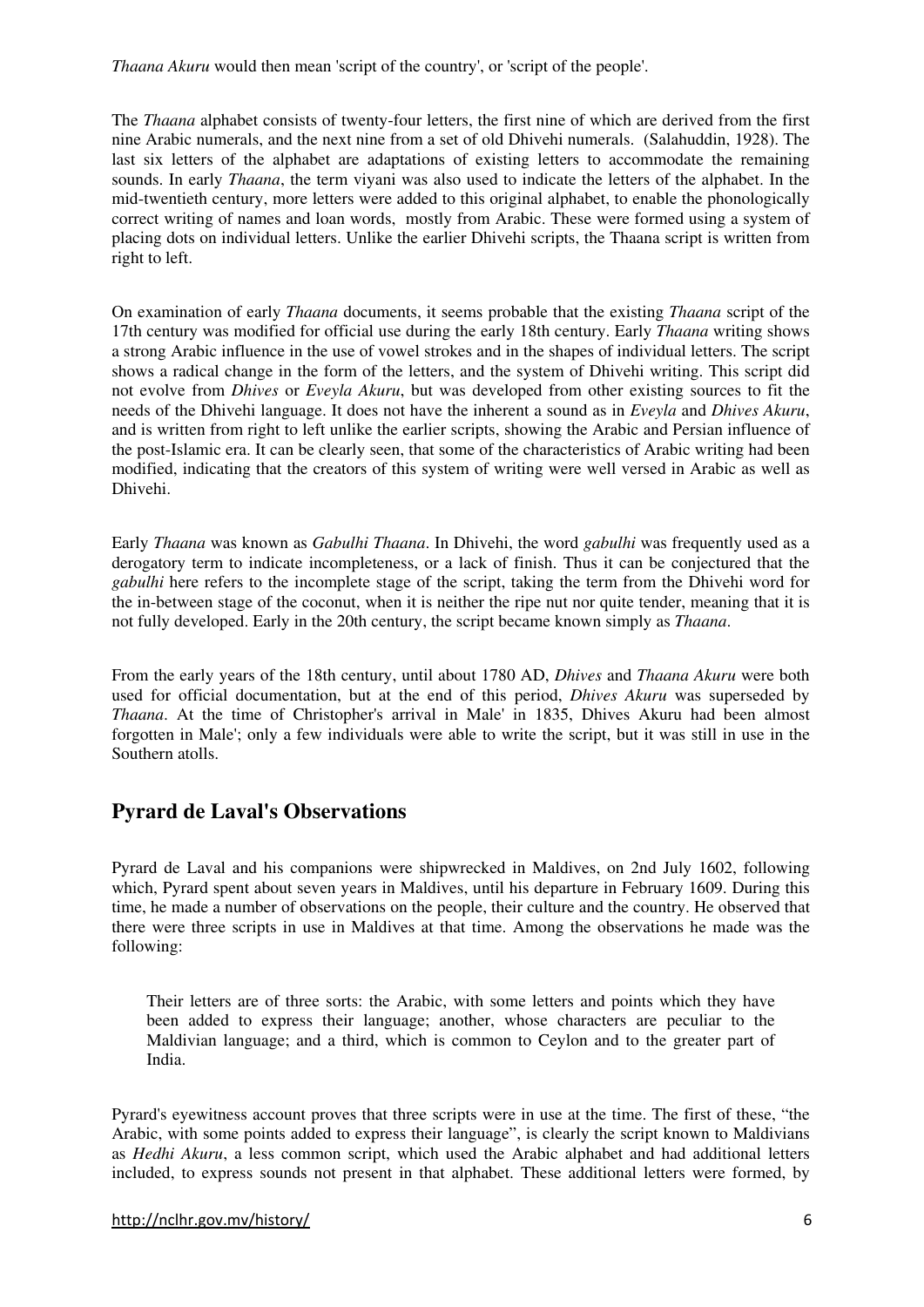placing a dot (point) or dots at different positions on particular letters. This script was used mainly to write names, and continued to be used until the 20th century.

The second script, which Pyrard says is peculiar to the Maldivian language, could only be the very early *Thaana Akuru*. This is the script that eventually superseded *Dhives Akuru* in the late 18th century. The earliest records of *Thaana* found so far, date from 1705 AD. According to oral tradition, the *Thaana* script was introduced by the national hero Muhammad Thakurufaan in the 16th century. Pyrard's account shows that this script was in use at the beginning of the 17th century, suggesting that oral tradition may be correct in saying that *Thaana* was in fact introduced by Muhammad Thakurufaan. His son Ibrahim III (Kalaafaanu), was the reigning sultan at the time of Pyrard's stay in Maldives.

The third script referred to by Pyrard as, "common to Ceylon and the greater part of India", must be the *Dhives Akuru* script which was in common use during the 16th and 17th centuries. This script has a marked resemblance to the Malayalam script of South West India, and also to the Sinhalese script of Ceylon (Sri Lanka); therefore, it is quite possible that Pyrard made the mistake of thinking that they were the same.

#### **Conclusion**

If civilization is to be measured by the time when writing started in a culture, Maldivians had achieved this almost one and a half thousand years ago, the earliest existing inscription being dated to the 6th century AD. The evidence from the following centuries, show experiments at different stages in the evolution of a script that became part of the nation's identity. This script *Eveyla Akuru*, was further developed with additional letters, to facilitate the writing of the new sounds in words that were constantly being introduced into Dhivehi. The script eventually became the elegant *Dhives Akuru*.

In later years when it became necessary to break with the old traditional way of writing, the learned Dhivehi scholars formed a totally new alphabet that suited the demands of the time and was capable of adaptation. Modern *Thaana* has changed considerably from its early style. The rules of writing have been modified to meet changing needs, and may have to evolve still further, to accommodate future demands of the Information Technology age.

### **References**

Al-Hussaini, Hussain ibn Mohamed (Bodufenvalhuge Seedi) 1959. *Dhivehi Akuru*. Male'.

Bell, H. C. P. 1940. *The Maldive Islands: Monograph on the History, Archeology and Epigraphy*. Colombo.

Christopher, W. 1836-38. Transactions *of the Bombay Geographical Society, Vol. I*. Bombay.

Gippert, J. 2003. A Glimpse into the Buddhistic Past of the Maldives, I: An early Prakrit Inscription. (Unpublished essay).

Mohamed, N. 1999. *Dhivehi Writing Systems*. Male'

Mohamed, N. and Ragupathy P. 2005. *Inscriptions of Maldives No. I*. Male'.